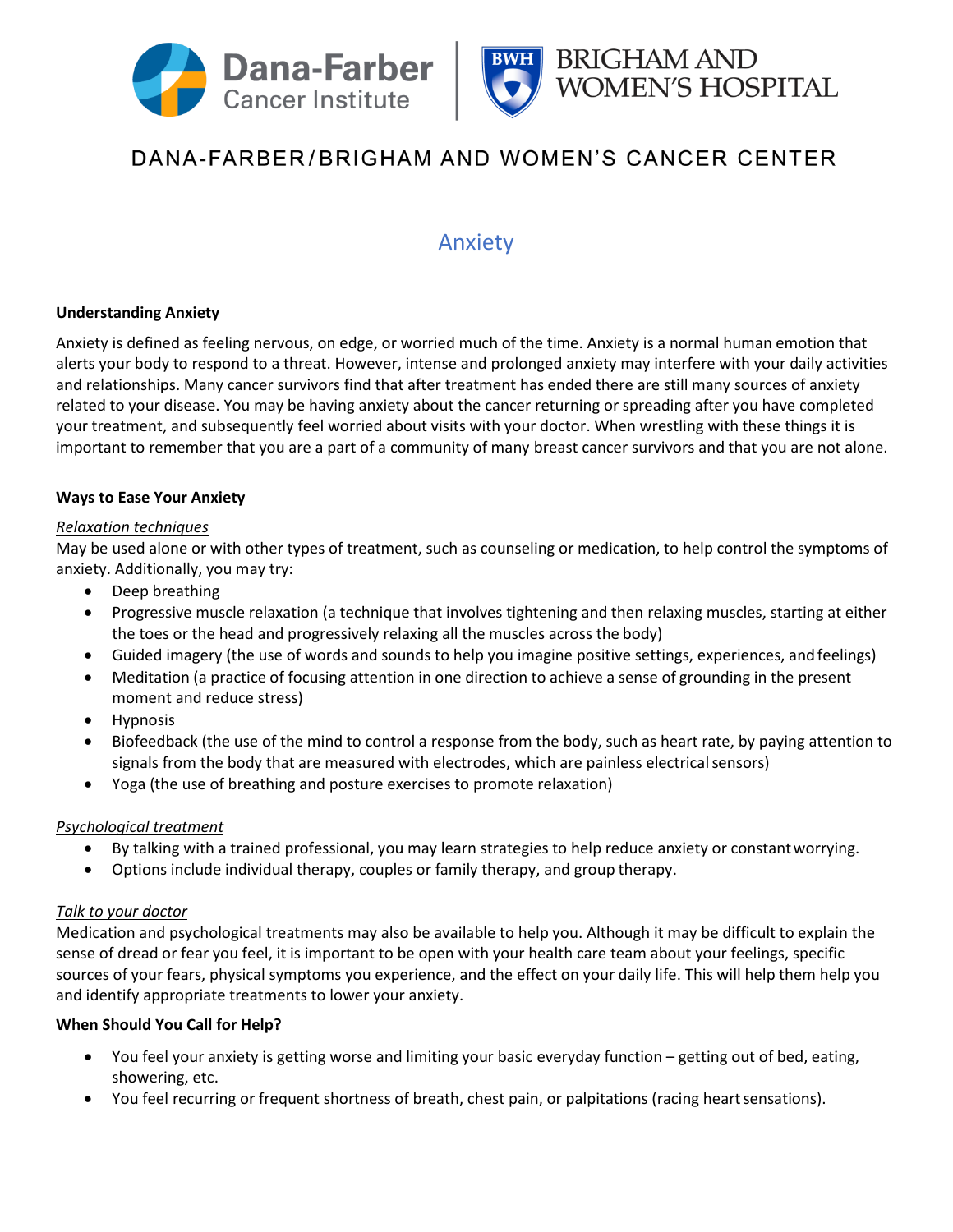



# DANA-FARBER/BRIGHAM AND WOMEN'S CANCER CENTER

# Depression/Sadness

#### **Understanding Depression**

A cancer diagnosis can cause feelings of sadness, loss of interest, anxiety and/or anger. Periods of sadness following a cancer diagnosis are natural. However, extended periods of sadness can lead to the more serious side effect of depression and are reason for concern. Medications during and following treatment can also affect one's mood.

#### *Why does it happen?*

Depression can happen if sadness or despair seems to take over your life. People are more likely to experience depression after cancer if they have been diagnosed with depression in the past, have close family members with depression, have significant anxiety or worry, are facing cancer alone or without the support of friends or family, or have financial burdens. Although depression is more common among people with cancer, it should not be considered a normal part of living with cancer. Identifying and then managing depression are important parts of coping with cancer.

# *What are the symptoms of depression?*

- Mood: a feeling of "sadness", "despair", "hopelessness" most of the day, apathy, loss of interest or pleasure in most activities
- Sleep: early awakening or excess sleepiness, insomnia
- Fatigue: low energy
- Behavioral: agitation, excessive crying, irritability, or social isolation
- Cognitive: trouble concentrating or thinking, or thoughts of suicide
- Weight: decreased or increased appetite with weight gain or weight loss
- Frequent or recurrent thoughts of self-harm or death

#### **Ways to Ease Your Depression**

Depression is a medical diagnosis and should first and foremost be managed with the aid of professionals. If you have noticed yourself experiencing any of the above symptoms, contact a health care provider, whether your PCP, oncologist or other for help. In addition to seeking professional help, there are many additional ways you can help yourself:

#### *Talk to a friend or family member*

- Expressing how you feel to someone you trust can help you feel more in control.
- Reach out to family and friends and recognize that each person is an individual and might be able to help in some ways better than others. Think of the acronym FDR:
	- o "F" is for feelers, the ones you can be emotionalwith;
	- $\circ$  "D" is for doers, people who feel better providing practical supports such as transportation, preparing a meal, or helping with housecleaning;
	- $\circ$  "R" is for respite types who might be good at providing distractions from the worries of cancer with a meal out, a movie, or a fun afternoon.